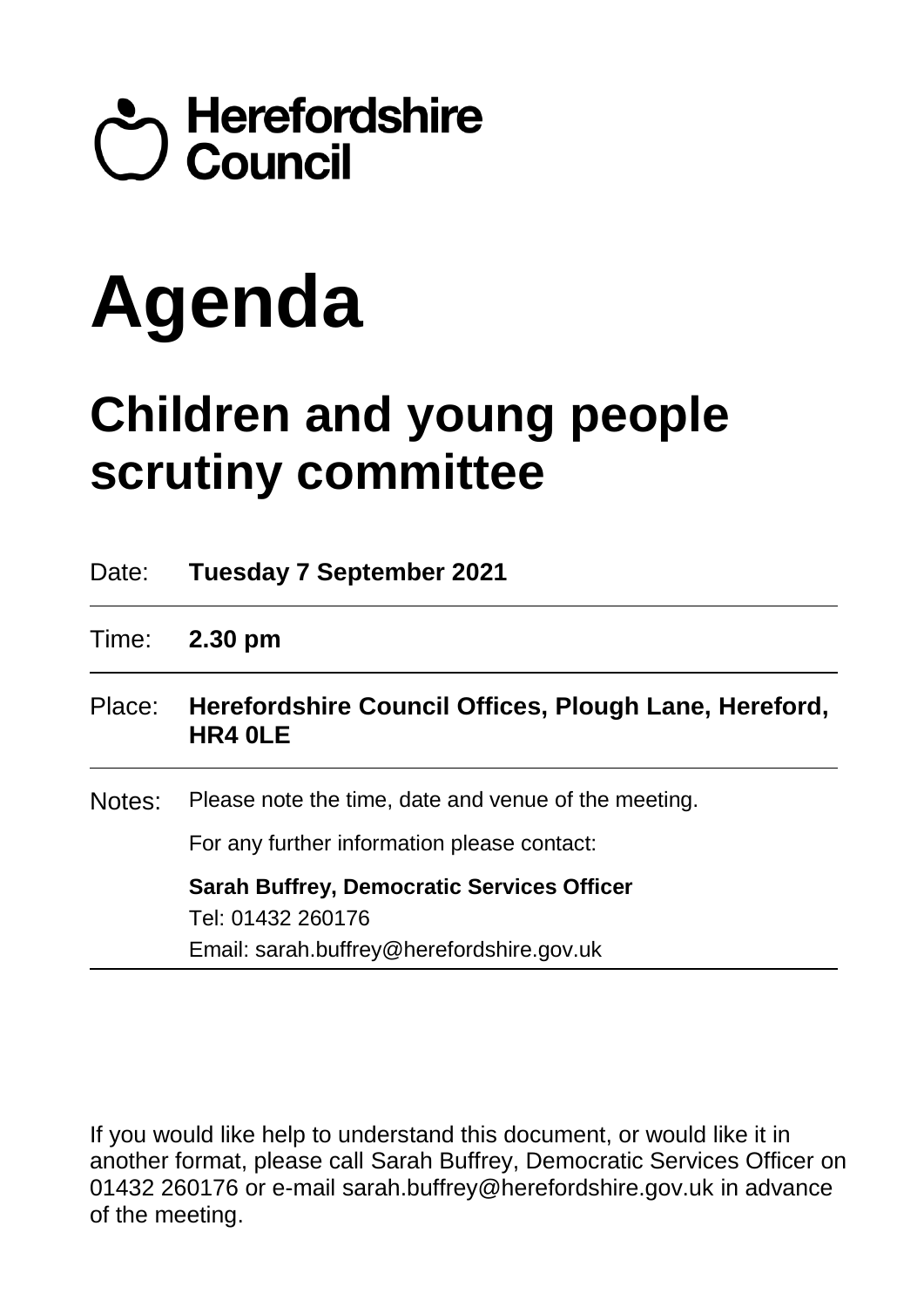### **Agenda for the meeting of the Children and young people scrutiny committee**

#### **Membership**

**Chairperson Councillor Phillip Howells Vice-chairperson Councillor Jennie Hewitt**

> **Councillor Graham Andrews Councillor Toni Fagan Councillor Helen I'Anson Councillor Mike Jones Councillor David Summers**

Andy James

**Hereford Diocese**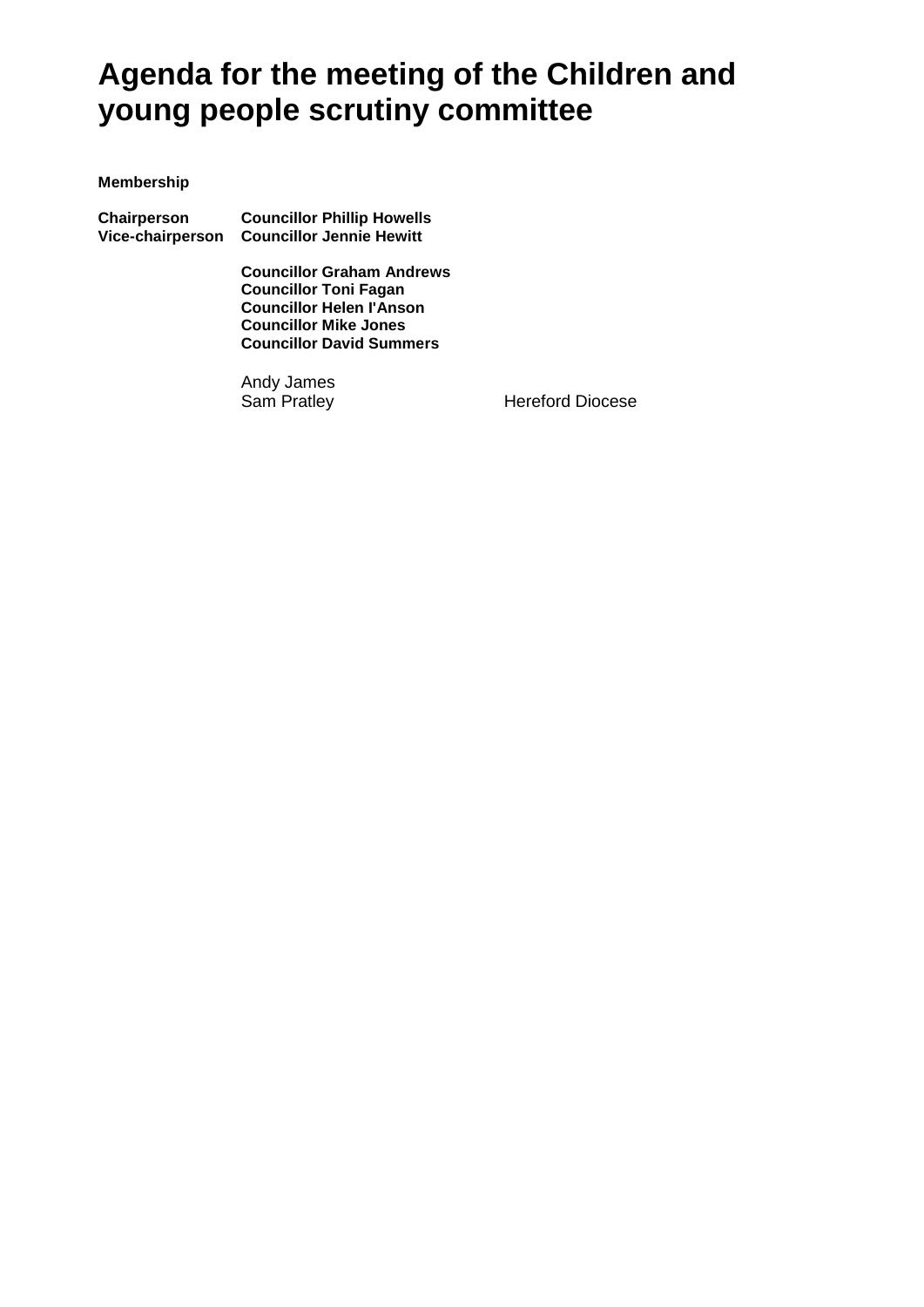$\overline{\phantom{a}}$ 

#### **Agenda**

|    |                                                                                                                                                                                                                                                               | <b>Pages</b> |
|----|---------------------------------------------------------------------------------------------------------------------------------------------------------------------------------------------------------------------------------------------------------------|--------------|
| 1. | <b>APOLOGIES FOR ABSENCE</b>                                                                                                                                                                                                                                  |              |
|    | To receive apologies for absence                                                                                                                                                                                                                              |              |
| 2. | <b>NAMED SUBSTITUTES</b>                                                                                                                                                                                                                                      |              |
|    | To receive details of members nominated to attend the meeting in place of a<br>member of the committee.                                                                                                                                                       |              |
| 3. | <b>DECLARATIONS OF INTEREST</b>                                                                                                                                                                                                                               |              |
|    | To receive declarations of interest in respect of Schedule 1, Schedule 2 or<br>Other Interests from members of the committee in respect of items on the<br>agenda.                                                                                            |              |
| 4. | <b>MINUTES</b>                                                                                                                                                                                                                                                | $9 - 14$     |
|    | To approve and sign the minutes of the meeting on 5 August 2021.                                                                                                                                                                                              |              |
| 5. | <b>QUESTIONS FROM MEMBERS OF THE PUBLIC</b>                                                                                                                                                                                                                   |              |
|    | To receive any written questions from members of the public.<br>Deadline for receipt of questions is 5:00pm on Wednesday 1 September<br>2021.                                                                                                                 |              |
|    | Accepted questions and answers will be published as a supplement prior to<br>the meeting. Please submit questions to:<br>councillorservices@herefordshire.gov.uk.<br>Further information and guidance is available at<br>www.herefordshire.gov.uk/getinvolved |              |
| 6. | <b>QUESTIONS FROM MEMBERS OF THE COUNCIL</b>                                                                                                                                                                                                                  |              |
|    | To receive any written questions from members of the council.<br>Deadline for receipt of questions is 5:00pm on Wednesday 1 September<br>2021.                                                                                                                |              |
|    | Accepted questions and answers will be published as a supplement prior to<br>the meeting. Please submit questions to:<br>councillorservices@herefordshire.gov.uk.                                                                                             |              |
| 7. | <b>UPDATE ON CHILDREN'S LEGAL TEAM IMPROVEMENT PLAN</b>                                                                                                                                                                                                       | $15 - 46$    |
|    | To update the committee on the progress made on the Children's Legal<br>Team Improvement Plan since the last report on 20 May 2021.                                                                                                                           |              |
| 8. | <b>CHILDREN'S SERVICES IMPROVEMENT JOURNEY</b>                                                                                                                                                                                                                | $47 - 70$    |
|    | To update the committee on progress concerning the Children's Services<br>Improvement journey.                                                                                                                                                                |              |
| 9. | <b>WORK PROGRAMME REVIEW</b>                                                                                                                                                                                                                                  | 71 - 104     |
|    | To review the attached work programme for 2021/22 and responses to<br>recommendations previously made by the committee.                                                                                                                                       |              |